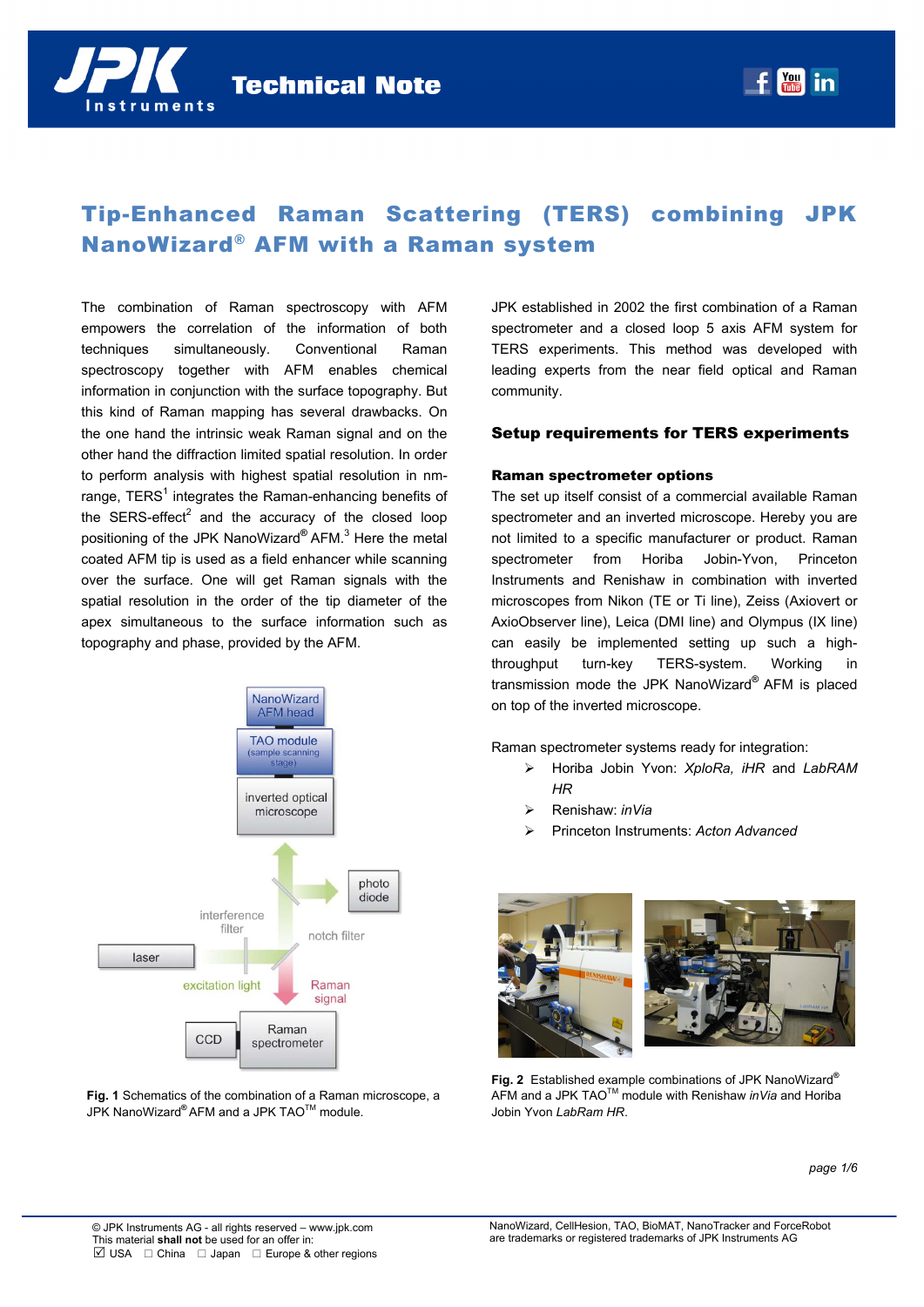#### **Stability and minimized drift of the AFM system**

nstruments

Key components for a successful TERS experiment are the AFM stability regarding drift and scanner performance. The JPK NanoWizard® AFM is designed to reach highest AFM resolution on top of an inverted microscope in combination with the TAO™ sample scanning module and a coverslip based sample carrier. But not just highest resolution alone is crucial for TERS. Because of the long integration times of the optical detector in the Raman spectrometer (which is typically an EM-CCD) long term stability is the key parameter. It takes minutes to acquire a spectrum at a certain point of the sample. Therefore it is important to have a system with lowest drift. This is given by the symmetric design of the AFM head, stage and sample holder. The use of intelligent material combinations regarding drift also in context to the material of the optical microscope base makes the system stable over long time.

# **5 or 6 axes closed loop scanners with the AFM/TAO™ combination**

In order to prevent the movement of the optical pathway during imaging, an additional sample scanner (TAO™) is implemented into the system. Depending on which version, the Tip Assisted Optics  $(TAO^{TM})$  module enables the movement of the sample in XY or XYZ direction, respectively (Fig. 1) with absolute stability leading to peak performance for this cutting-edge application. This makes the system to a 5 or 6 axis scanning setup with 3 axes in the head and additional 2 or 3 axes in the sample scanning stage. The TAO™ sample scanning unit is equipped with a high performance flexure scanner stage. This stage has extreme minimal bow and uses latest closed loop technology based on capacitive sensors. This ensures highest bandwidth combined with lowest position noise in closed loop feedback. With this additional sample scanner it is easy possible to perform highest resolution AFM measurements. Because of the design and the low noise electronics made by JPK the system adds no noise.

### **Optical alignment of the AFM tip to the optical focus**

To produce a field enhancement effect with the AFM coated metal-tip - the tip must be positioned with absolute precision in the focus of the Raman excitation laser coming out of the high NA objective lens. Here it is important to find the maximum intensity. Thanks to the closed loop scanner and the JPK software the user can find the right position by scanning in the optical focus in a dedicated way. The signal is measured by an external photodetector. Maintained in this position, the tip induces a local electromagnetic field enhancement which can increase the Raman scattering signal dramatically.



**Fig. 3** Image shows the backscattered light of the TERS tip which was collected during scanning the tip across the laser focus.

# **TERS with highest NA on inverted microscope configuration**

In TERS measurements the excitation laser is coupled into the inverted microscope and focused through a high numerical aperture objective towards the metal coated AFM tip. Due to the use of highest NA objective lenses it is essential to use coverslips with 170µm thickness. With JPKs coverslip based sample holders such as BioCell<sup>™</sup> and CoverslipHolder it is possible to obtain the best results in optical experiments and highest resolution AFM in air or liquid. The reason here is that these holders are designed to give sub-nm stability even when an immersion objective

*page 2/6*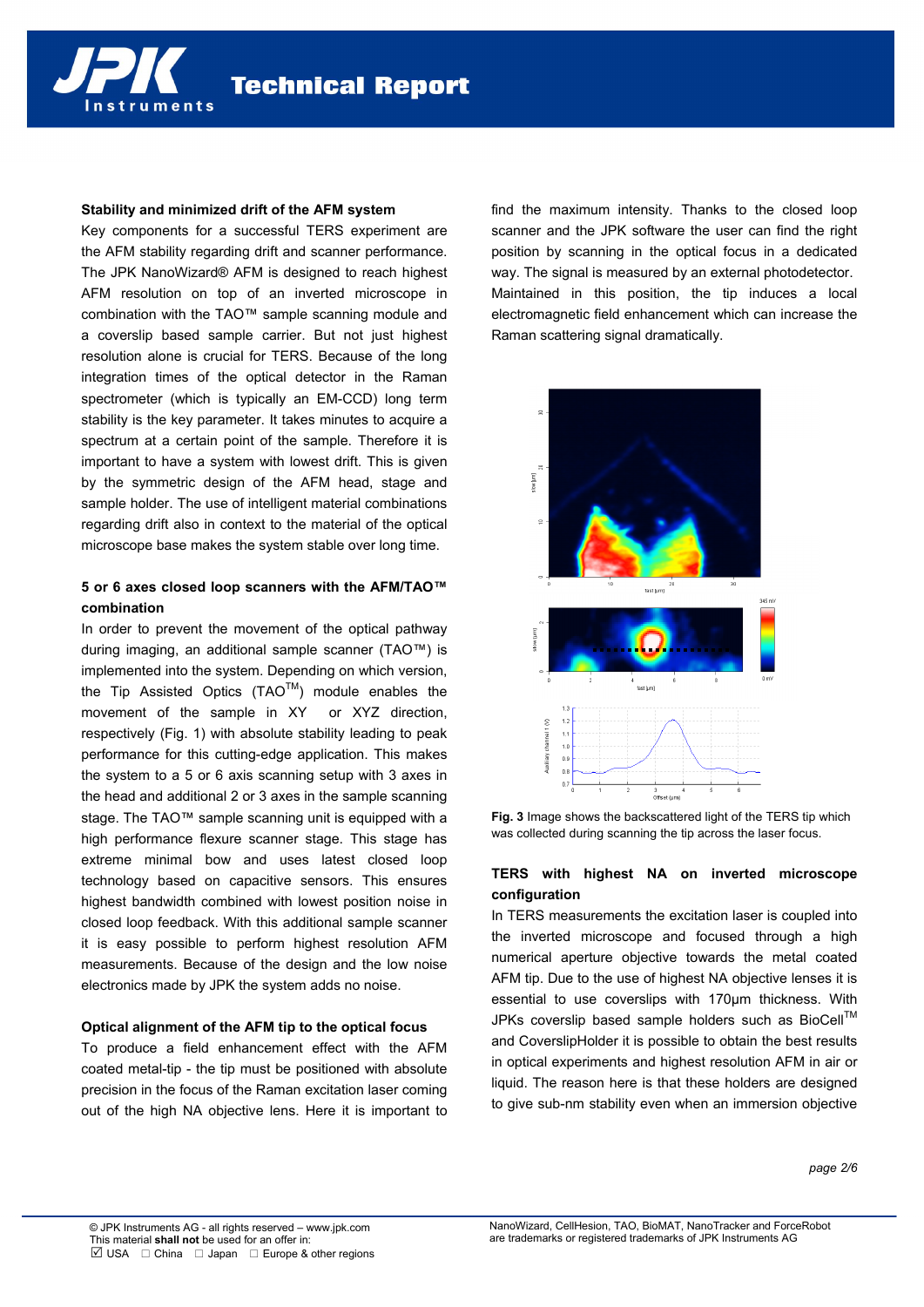

lens are in contact with the coverslip and the sample is immersed in liquid. To archive this low noise level is not possible with other coverslip Fluidcells.



**Fig. 4** BioCell™ and CoverslipHolder are the recommended sample holders for TERS measurement in transmission.

# **Optical cross-talk avoidance between AFM deflection system and Raman signal**

To avoid interferences between Raman signal and internal AFM laser, all JPK NanoWizard**®** AFM heads which are used for Raman related applications are therefore equipped with an internal laser using a wavelength of 980nm. Implemented in the AFM head one can find special optical filters to block the Raman excitation from the AFM detector.

### **Advanced control electronics**

The NanoWizard® head and the TAO™ module are driven by the new Vortis™ SPM control station. This is a digital controller with lowest noise and highest bandwidth. The DAC converter circle, closed loop sensor electronics together with the high voltage amplifiers are made with lowest noise level. This ensures that the flexure scanners are always in an exact position and free of jitter. The system comes with a huge number of user accessible analog and digital signal channels via the SAM front panel module, multiple fast lock-in amplifiers and high-end piezo drivers with closed-loop control. The user can choose a variety of feedback control options to drive different setups with tuning forks, STM based systems or one with high frequency cantilevers.

### **Synchronization between AFM and spectrometer**

To acquire TERS data at a certain sample point the positioning of the AFM-tip must be controlled according the data acquisition time needed from the spectrometer. The communication and software synchronization between Raman spectrometer and AFM is established by userfriendly scripting in the JPK software and allows semiautomatic data acquisition.



**Fig. 5** Picture of the Vortis™ Advanced SPM controller with signal access front panel

### **AFM usability and operation modes**

The NanoWizard® AFM platform in combination with the TAO™ module keeps all of the AFM operation modes available to the user. Imaging, force spectroscopy, force mapping, point spectroscopy, lithography or nanomanipulation experiments are possible without restrictions.

The system is designed for hassle-free work for experts as well as for newcomers. Robust hardware and the dedicated software make it straight forward to generate data. For advanced experimental designs the operator can use the scripting functionality in the software.

# **Perfect overlay of AFM and widefield optical data sets additionally to TERS by JPKs DirectOverlay™ software**  In some case the user wants to study the sample additionally to TERS with widefield optical techniques such as DIC, optical phase contrast or fluorescence. This can be to find an area of interest or to check the quality of the

sample. To achieve the perfect combination of optical

*page 3/6*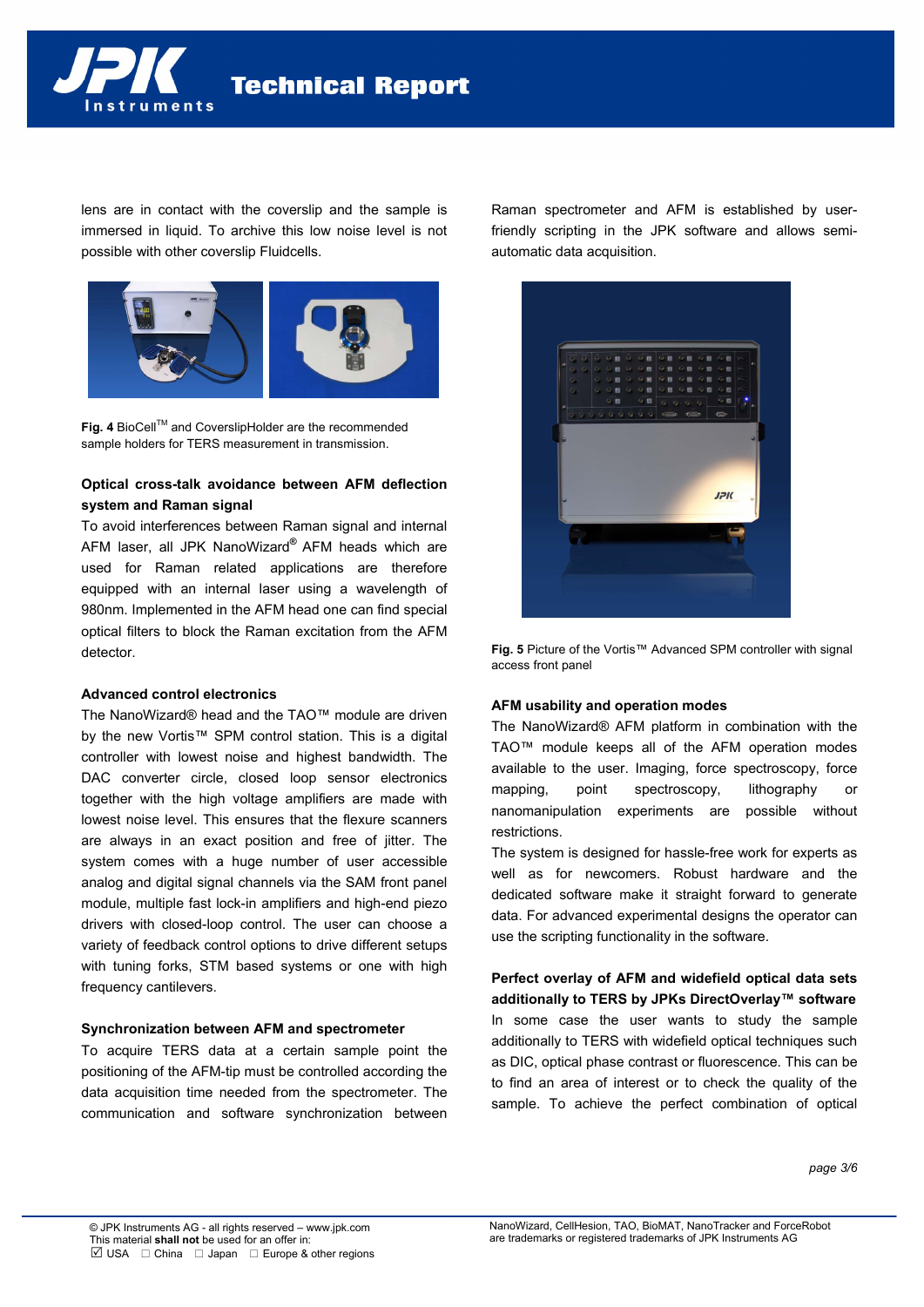

(Phase, DIC fluorescence) and AFM information at the molecular scale, distortions must be prevented. This will result in two images, such as optical and AFM images that do not perfectly overlay. Reasons for distortions include aberrations arising from the lenses and mirrors of the optics system. This nonlinear stretching, rotating and offsetting of optical images are present in nearly all types of optical setups. To generate anyhow an ideal overlay of both techniques, JPK developed in 2005 a cutting-edge calibration method, called DirectOverlay™, which is using the accuracy of the AFM closed loop scanning system that enables a true display of absolute angles and length coordinates. The calibration procedure is done automatically and uses the known positions and offsets of the cantilever to calibrate the optical image into the AFM coordinates. To generate a perfect match of the optical and AFM image, 25 or ever more points are used in the calibration algorithm. At each point an optical image is acquired and the position of the cantilever tip is automatically recognized in each optical image, without needing input on cantilever angle, shape or magnification. This performs a nonlinear conversion, so the optical image is corrected for any lens imperfections and converted into the linearized AFM length coordinates. These provide a perfect integration of optical and AFM data with subdiffraction limit precision.

nstruments

Finally, the calibrated optical image is transferred into the JPK SPM software, so that scan regions can be selected within the optical image. Direct "in optical image" selection of AFM measurements (imaging, mapping and force spectroscopy) leads to more efficient experiments and reduces dramatically overview image scanning in AFM.

### TERS-probes

Many users produce TERS-probes by themselves in their lab. Any commercial available AFM cantilever tip can be used for TERS-tip fabrication. For the enhancement of the Raman signal the tips will be coated with silver or gold by many users. According to the absorption characteristics of the used metal any type of laser with compatible wavelength can be used for the excitation. The AFM allows using any type of cantilever.





**Fig. 6** Overlay of fluorescence in green and 5 AFM images within the optical image by DirectOverlay<sup>™</sup>. The collagen sample was fluorescently labelled and imaged with an EM-CCD. Scan range of the AFM image on the right was ~6µm.

**Fig. 7** SEM picture of silver coated AFM tip. (Adopted from Ref. 5)

# Typical experimental procedure for a TERS experiment

# 1. Placement of TERS-tip

Beside the TERS-tip production, the placement of the tip is one of the crucial points performing TERS measurements. Usually the back-reflected light from the cantilever is used as signal for the tip alignment during moving the tip across the beam of the excitation laser on a sample-free area of the coverslip. The reflected light is collected by a simple photodiode (Fig. 1) and its voltage signal is connected by a BNC cable to the Signal Access Module (SAM) of the AFM

*page 4/6*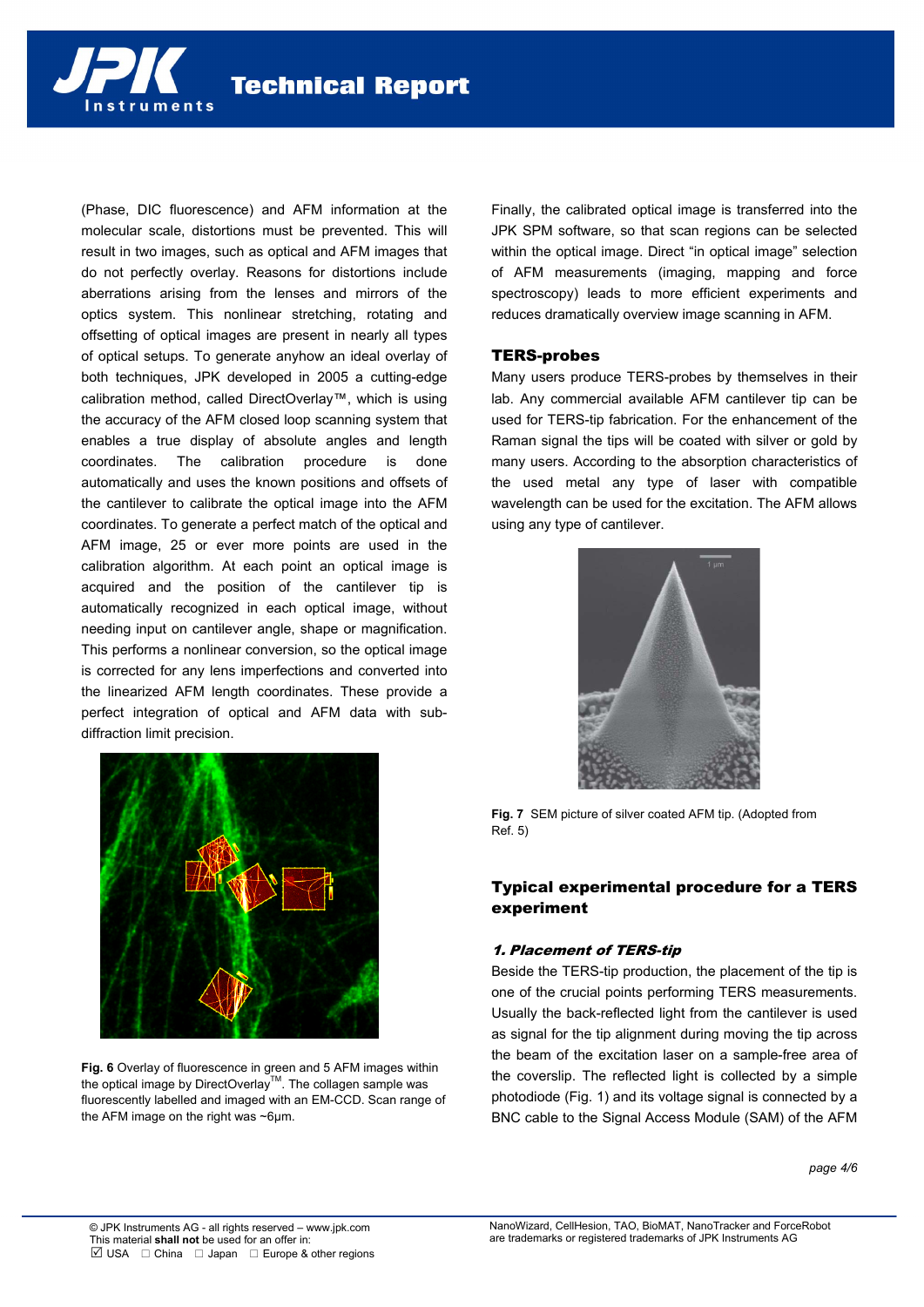

controller. The signal can be displayed in the image viewer of the JPK SPM software. The image itself can be used for locating the position of the TERS-tip with accuracy in nmscale.



**Fig. 8** Optical response of a TERS tip when scanned through the laser focus. The bright spot corresponds to the enhancing area of the tip. (Adopted from Ref. 4)

# 2. Activating sample scanner TAO™ module

After tip localization and positioning the  $TAO^{TM}$  module is activated within the JPK SPM software by a simple mouse click without any hardware related change. This executes the change from the tip-scanning to the sample-scanning mode.

## 3. Starting measurements

Using the sample scanner for imaging the specimen a region of interest (ROI) is confined. This area is then displayed in the image viewer of the JPK SPM software. For performing TERS measurements on this ROI it is necessary to switch to force spectroscopy mode. This is needful due to the fact that the TERS-tip has to be kept in close vicinity to the sample surface while the Raman signal is collected because of the exponential decay of the enhancing electromagnetic field of the metal coated tip. This is achieved by closed-loop controlled sample positioning of the TAO<sup>™</sup> stage. In the force spectroscopy mode an arbitrary list or a grid of measurement points is applied for analysing the sample. The user-defined grid can be varied in size, number of point as well as point-topoint distance.

# 4. Data collection

After defining an area and the measurement points within the JPK SPM software, a script based communication

between the AFM and the Raman PC is established. As a result of this the list of measurement points is recognized in the software of the Raman computer automatically. Subsequent the settings for the Raman acquisition and the start of the TERS measurements can be controlled within the Raman software.



**Fig.7** TERS spectrum taken on cell surface (2) in comparison to the conventional Raman far-field signal (1) with retracted TERStip. Adopted from Ref. 10. \*=Si-band 520 cm<sup>-1</sup>

# Example data

For details see literature list

- Blood cells<sup>6</sup>
- $RNA^7$
- Lipid bilaver $8,9$
- Cell membrane<sup>9,10</sup>

# Conclusion

The marriage of an inverted Raman microscope with the JPK NanoWizard<sup>®</sup> AFM and TAO<sup>TM</sup> module allows the simultaneous combination of topography and chemical information of transparent specimens with nanometer resolution. With this easy-to-operate setup users can achieve hassle free high spatial resolution Raman information. By the modular and flexible design of the JPK setup it is easily possible to upgrade any existing Raman spectrometer mentioned before.

Implementing automated communication a very userfriendly data acquisition is enabled which brings the sensitivity and spatial resolution of Raman measurement to a next generation level.

*page 5/6*